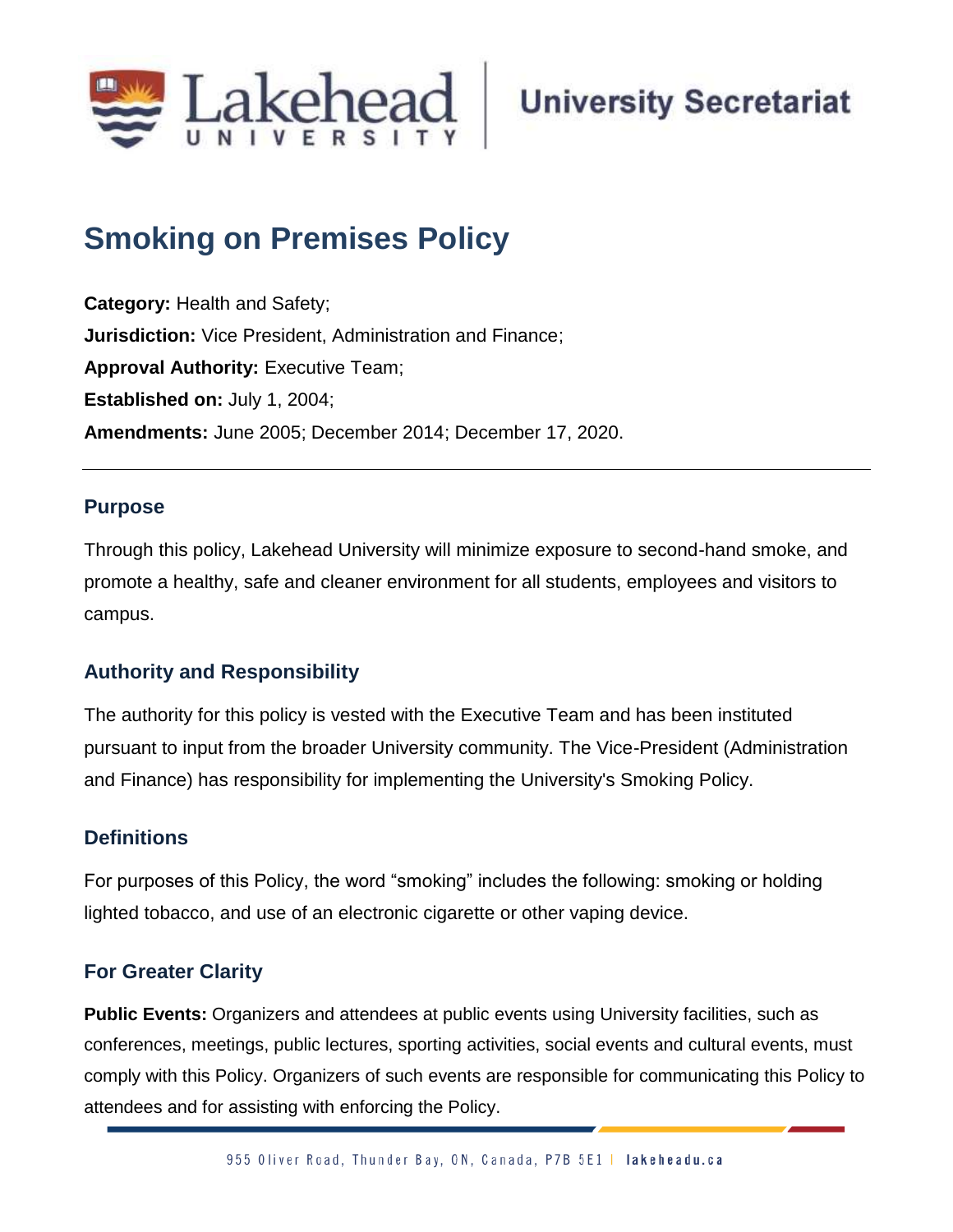**Contracted Services**: Business firms with which the University does business on campus, such as food service contractors, repair and maintenance services, construction and renovation companies, etc., and their employees must comply with this Policy.

**Cannabis Use:** The recreational smoking of cannabis on Lakehead University Property is prohibited, except as noted in the Recreational Cannabis on Premises Policy.

#### **Procedures**

- 1) **Signage**: Appropriate no-smoking signage will be placed at entrances to buildings and at other locations as deemed necessary. The Physical Plant Department will arrange for such signage.
- 2) **Facilities**: The designated smoking areas in the parking lots will be delineated by concrete barriers where appropriate and will be supplied with appropriate disposal receptacles. These receptacles must be used in order to keep the grounds litter free and safe. If a particular area is not kept clean, it may result in its revocation as a permissible smoking area. For purposes of this Policy, the metered parking in the Agora circle is not considered to be a parking lot, and hence the Agora entranceway remains a smoke-free zone.
- 3) **Smoking Cessation Programs**: Student Health and Wellness will provide resource materials to students, faculty and staff in order to support their efforts in smoking cessation. Faculty and staff members may contact the Human Resources Department for information on smoking cessation products/initiatives associated with the University's employee benefit programs.
- 4) **Sale**: The selling of tobacco, e-cigarette, or vaping products on campus is prohibited.
- 5) **Exceptions**: Exceptions to this Policy may be made by the Vice-President (Administration and Finance): to accommodate the use of tobacco or related substances in connection with culturally significant celebrations formally conducted on campus (for example see - Indigenous and Aboriginal Cultural Ceremonies Policy); or to permit smoking by actors who are required to smoke as part of their role in an authorized artistic production. In this latter case, signs must be posted advising the public that smoking will occur during the performance.